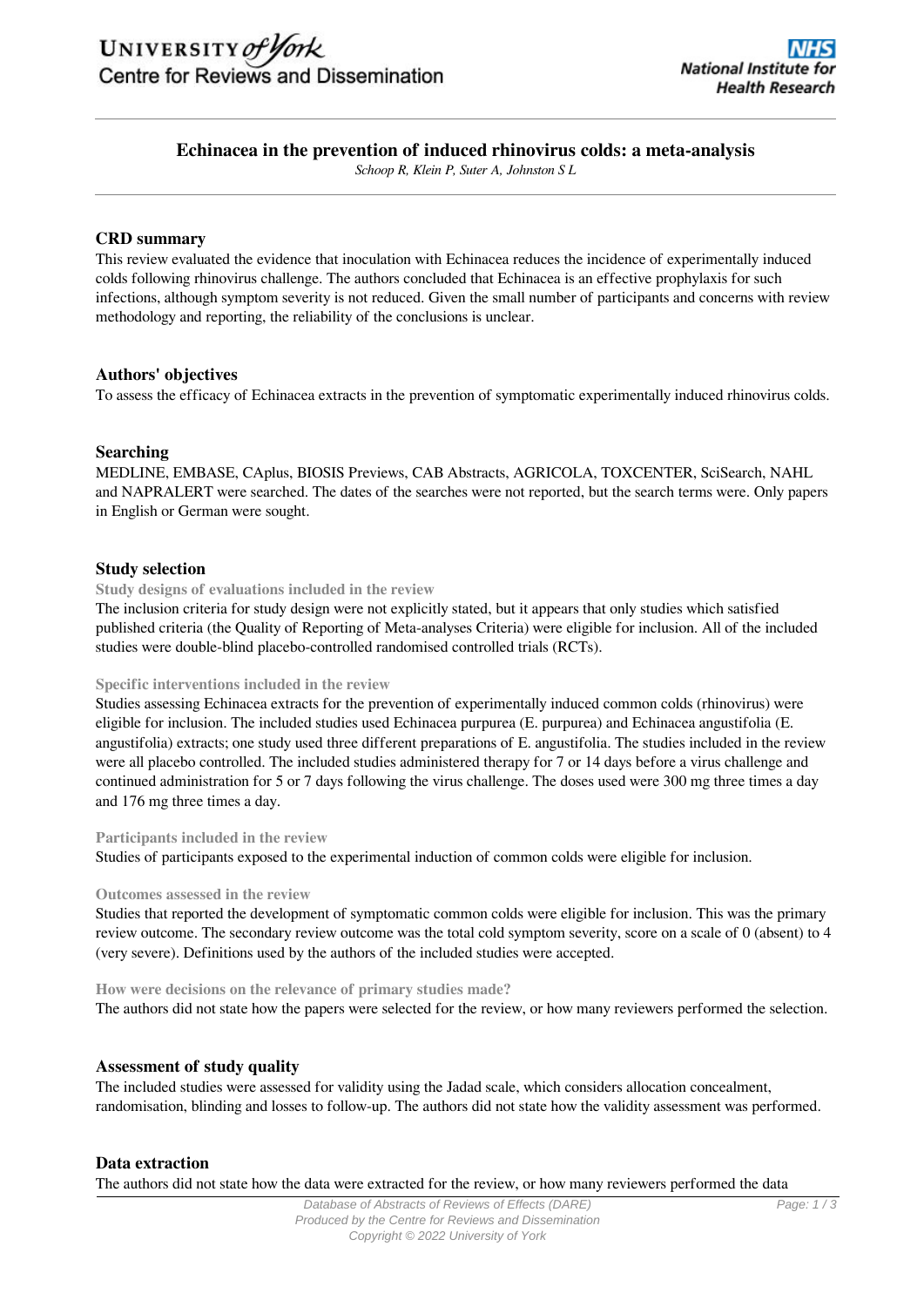

extraction.

Data on the primary and secondary outcomes were extracted. Where multiple treatment groups were used in individual studies, these were pooled and the combined data used for the placebo comparison. In each study, odds ratios (ORs) with 95% confidence intervals (CIs) were calculated for incidence of cold episodes and mean differences with 95% CIs for total symptom severity.

### **Methods of synthesis**

#### **How were the studies combined?**

The studies were combined in fixed-effect meta-analyses for each outcome. A pooled OR was calculated for incidence of cold episodes and a weighted mean difference (WMD) for total symptom severity scores. A power calculation was used to determine the power of the present meta-analysis to detect the effect size found.

#### **How were differences between studies investigated?**

Statistical heterogeneity between studies was assessed using the chi-squared test. A sensitivity analysis using a randomeffects model was also carried out. Differences between the studies, with respect to the extract used and dosing schedules employed, were discussed in the text.

#### **Results of the review**

Three RCTs with 390 patients were included in the review.

All of the included studies were considered high quality, with Jadad scores of 4 or 5.

The Echinacea groups had significantly fewer episodes of symptomatic colds than the placebo groups (pooled OR 1.55, 95% CI: 1.02, 2.36, p=0.043).

There was no difference in the severity of cold symptoms, as measured by total symptom scores, between the placebo and the Echinacea groups (WMD -1.96, 95% CI: -4.83, 0.90, p>0.05).

No statistical heterogeneity was found for either outcome.

### **Authors' conclusions**

Clinical inoculation with standardised extracts of Echinacea was effective in the prevention of symptoms of the common cold when compared with placebo.

#### **CRD commentary**

The review question was clear, although inclusion criteria were not explicitly defined in terms of the participants, intervention, outcomes and study dosing. The authors searched a number of relevant databases but did not report searching for unpublished material; this may have led to the introduction of publication bias and, consequently, the overestimation of therapeutic effectiveness. In addition, the search was restricted to studies in English or German, which may have led to the introduction of language bias; this would have a similar impact to publication bias. The authors did not report using appropriate methods to minimise bias and error in the study selection, data extraction and validity assessment processes. An appropriate validity assessment was conducted and the results noted in the synthesis. The decision to employ meta-analysis was appropriate although, ideally, the results of the three groups given different Echinacea preparations in one study would have been presented individually before being combined. The authors' conclusions accurately reflect the results of the review. However, although the review contained three high-quality RCTs the total number of participants was small. Given this and concerns with review methodology and reporting, it is not possible to determine how reliable the conclusions of the review are.

#### **Implications of the review for practice and research**

Practice: The authors did not state any implications for practice.